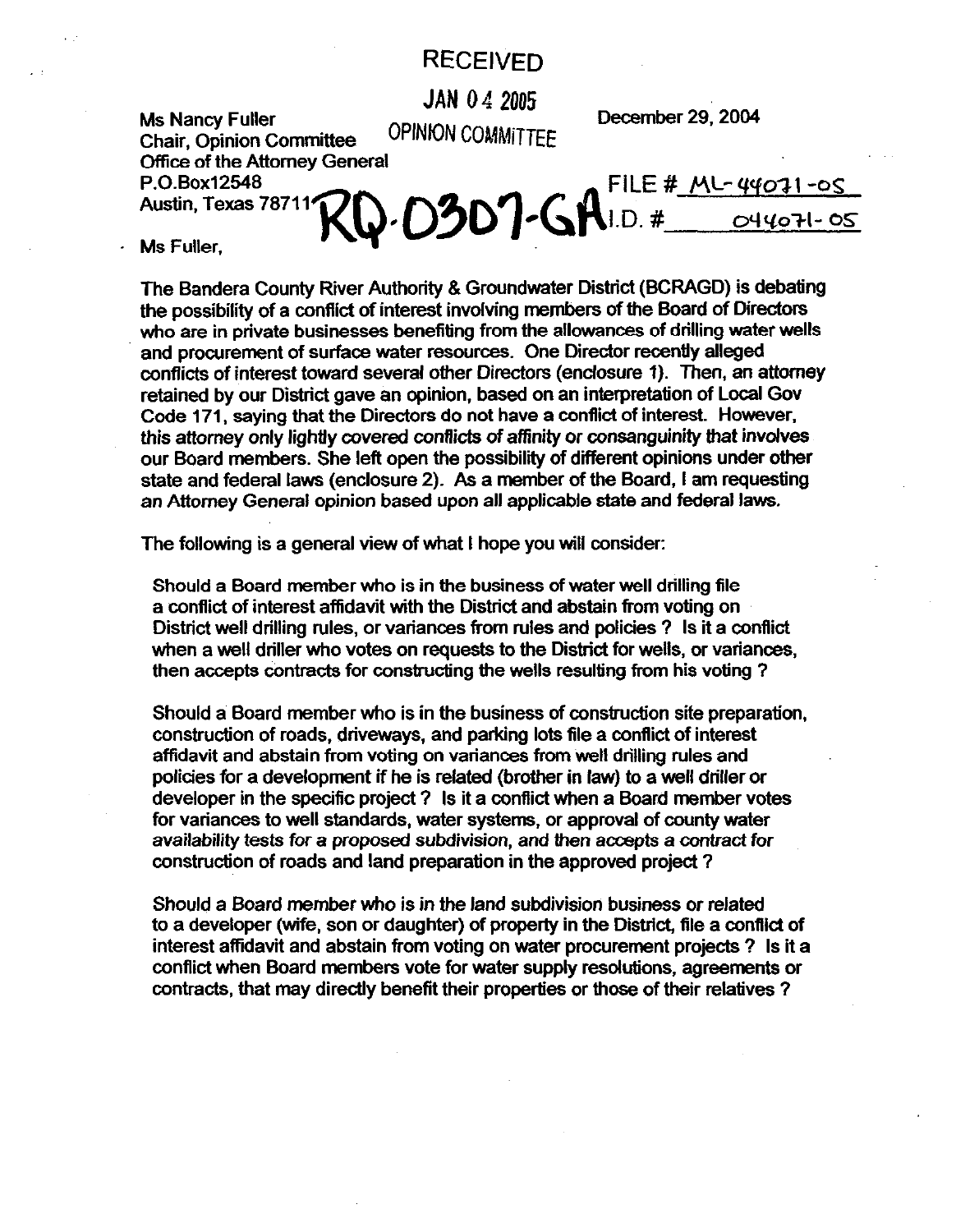12/28/04

## AG Opinion Request, BCRAGD, page 2

Please let me know if you require more background information. Thank you for consideration of this request.

Sincerely,

**James Hannah** Director at Large, BCRAGD P.O. Box 1772 Bandera, Texas 78003